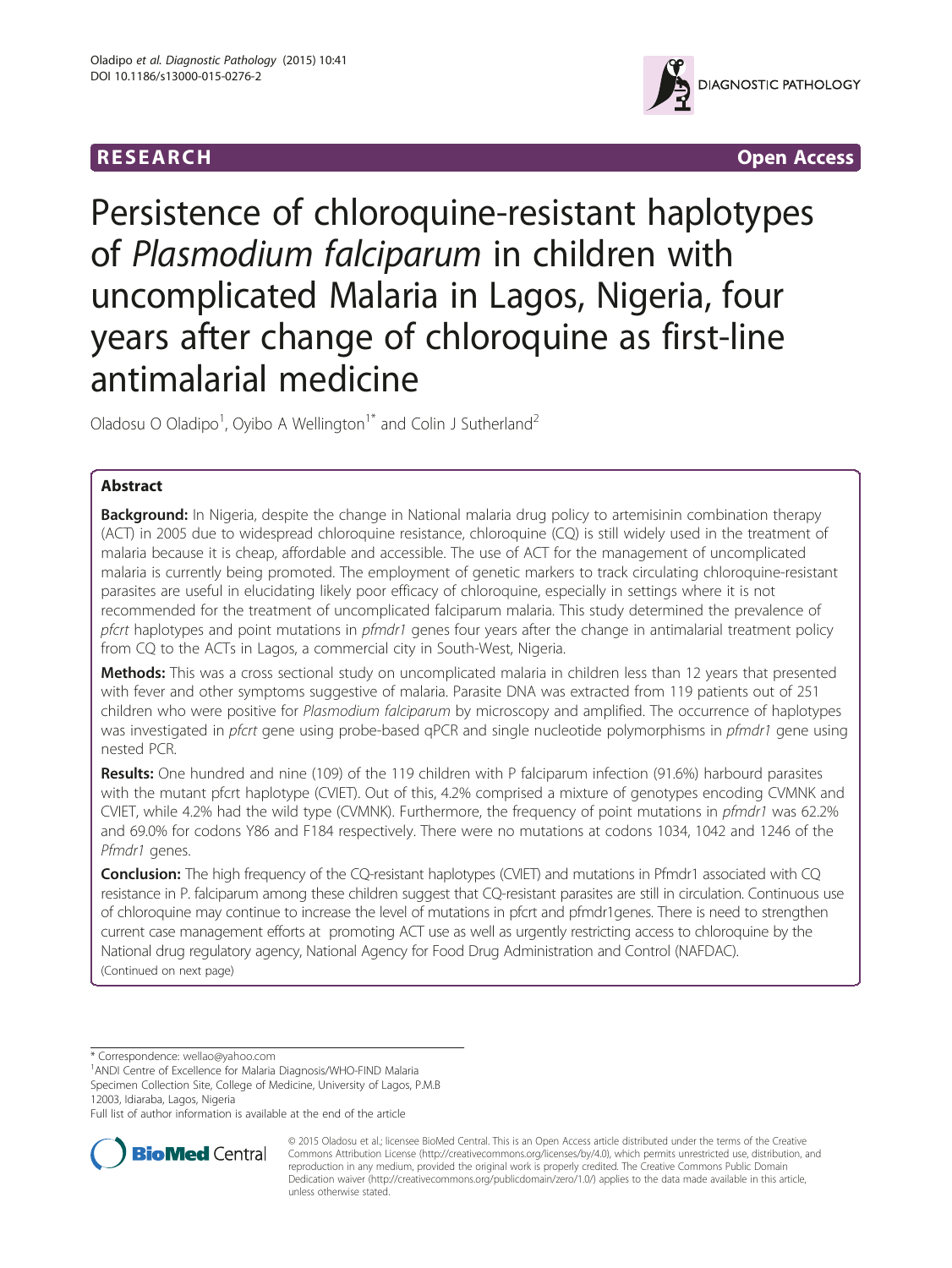#### (Continued from previous page)

Virtual Slides: The virtual slide(s) for this article can be found here: [http://www.diagnosticpathology.diagnomx.eu/vs/](http://www.diagnosticpathology.diagnomx.eu/vs/2069472010142303) [2069472010142303](http://www.diagnosticpathology.diagnomx.eu/vs/2069472010142303)

Keywords: Chloroquine, Pfcrt, Pfmdr1, Mutations, Haplotypes, Chloroquine-resistant Plasmodium falciparum, Artemesinin combination therapies (ACTs)

# Background

The malaria parasite Plasmodium falciparum is one of the major causes of morbidity and mortality in sub-Saharan African countries, especially in children and pregnant women. Many factors have contributed to the development and spread of drug resistance, including gene mutations and drug pressure [[1\]](#page-5-0). Resistance to chloroquine (CQ), the most widely used and affordable antimalarial drug, has contributed to the increased in mortality and morbidity caused by P. falciparum infections in endemic areas [\[2](#page-5-0)]. Resistance to chloroquine, the cheapest and most widely available anti-malarial, has reached significantly high levels leading to replacement with artemisinin-based combination therapy (ACT) in many malaria-endemic countries [\[3](#page-5-0)].

Molecular genotyping and characterization of mutations for single nucleotide polymorphism (SNPs) have been used for drug resistance monitoring and could predict emerging or existing drug resistance patterns. Genetically, chloroquine and amodiaquine resistance has been linked to *P. falciparum* chloroquine resistance transporter (Pfcrt) gene from different parts of the world  $[4-7]$  $[4-7]$  $[4-7]$ , as well as mutations in *P. falciparum* multidrug resistance 1 (Pfmdr1) [[8,9\]](#page-5-0).

Polymorphisms in the *Pfmdr*1 gene have been shown by transfection to modulate higher levels of chloroquine resistance and to affect mefloquine, halofantrine, and quinine resistance [[10](#page-5-0)[-12](#page-6-0)]. The role played by *Pfmdr1* mutations (N86Y, Y184F, S1034C and D1246Y) in mediating in vivo and in vitro chloroquine resistance has received a lot of research interest [[13](#page-6-0)-[15](#page-6-0)]. It has been reported that mutations in the region of *Pfcrt* encompassing codons  $72 - 76$  is a key marker of P. falciparum chloroquine resistance [[16](#page-6-0)]. Substitutions in the wild type allele, encoding CVMNK, give rise to several resistant variants, of which the most common are CVIET in South-East Asia and Africa and SVMNT, which has been reported in South America [[4](#page-5-0)] and Asia [[17](#page-6-0)], but rarely in Africa [[18](#page-6-0)]. The change in single codon of *Pfcrt* gene from Lys  $(K)$  to Thr  $(T)$  at position 76 (K76T) thus is reported to play a decisive role in conferring resistance to chloroquine [\[4\]](#page-5-0). Prolonged use of chloroquine monotherapy has imposed high selection pressure, leading to a substantial increase in the prevalence of this marker in parasite populations worldwide.

In Nigeria, despite the change in National malaria drug policy to ACT because of the widespread and highlevel clinical failure rate of chloroquine, CQ is still widely used in the treatment of malaria in the country [[19\]](#page-6-0), because it is accessible and affordable. Previous studies have reported resistance to chloroquine by a change at position 76 (K76T) in children treated with chloroquine in Lagos, just before the change in policy [[20\]](#page-6-0), in Ibadan [[21](#page-6-0)] and in Osogbo [[22\]](#page-6-0). However, in the above studies, CQ was still the first-line antimalarial medicine before a change in policy to ACTs and the children were treated with chloroquine. The studies did not also provide expanded haplotype information on single nucleotide polymorphisms (SNPs). Therefore, this study was carried out to elucidate single nucleotide polymorphisms in *Pfcrt* and the point mutations in Pfmdr1 genes with the aim of determining the status of CQ-resistant Plasmodium falciparum genes in a diverse and highly populated setting in Lagos, Nigeria, in the light of reports on return of CQ sensitive (wild type) parasites in Malawi and Kenya [[23,24](#page-6-0)] after the total removal of CQ from the population.

### Methods

#### Study area/sites

This study was conducted at the St. Kizito Primary Health Centre, Lekki, and Massey Street Children's Hospital Lagos Island, Lagos State, Southwestern Nigeria – a holoendemic area for malaria. Massey children's clinic attends to outpatients and serves as a referral paediatric centre in Lagos Metropolis. Lagos State is a commercial area with a diverse population of over 20 million people drawn from other states of Nigeria and West Africa. Lagos is located between latitude and longitude; 6°35′N 3°20′E with an altitude of 40 m (131 ft). The average temperature is 26.4°C (80°F) while the range of average monthly temperatures is 29°C to 35°C. Mean relative humidity for an average year is recorded as 84.7% and on a monthly basis it ranges from 80% in March to 88% in June, July, September and October [\[25\]](#page-6-0).

#### Study population

This research was part of a larger cross-sectional study on uncomplicated malaria in febrile children that was conducted between July 2007 and April 2008. Blood samples were collected through finger pricks from 1,211 febrile children (0–12 years) attending the outpatient clinics in both facilities. Thin and thick blood films were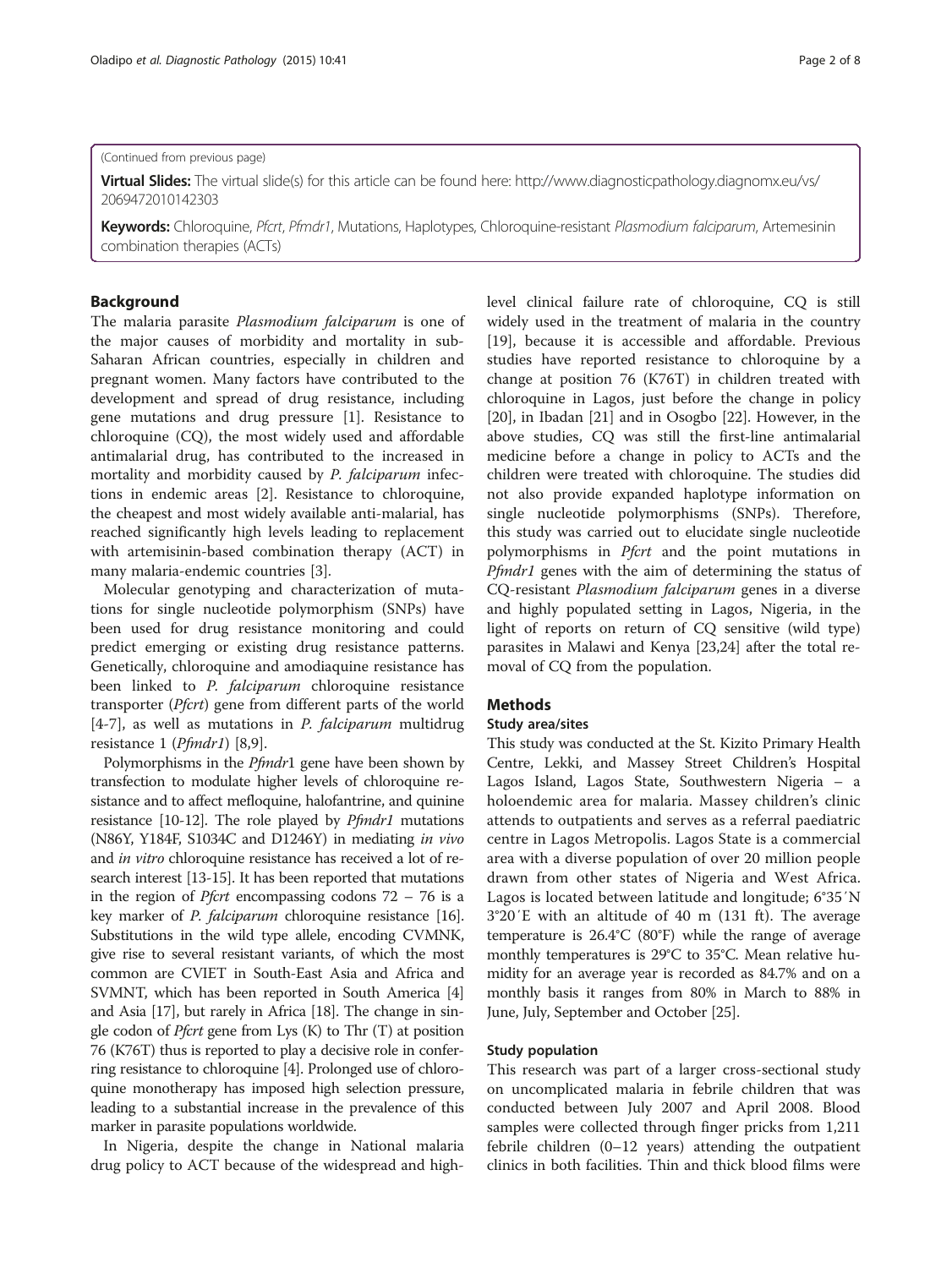prepared and blood drops were spotted on Whatman filter papers. Parasite DNAs were extracted from a cohort of those that were positive by microscopy.

#### Malaria microscopy

This was the first step needed to select the dry blood spots in filter paper for the genetic analysis. Consent was obtained from the Parents/Guardian of the children before they were enrolled. Briefly, thick and thin smears were made on the same slide for each child from finger prick using a sterile lancet. Two slides were made for each child. The first slide was the read "(R)" slide (that is the slide that was read), while the other slide was archived  $(4)$ " slide. This is in line with the quality assurance process of the ANDI Centre of Excellence for Malaria Diagnosis, College of Medicine, University of Lagos to ascertain the children who were positive with Plasmodium falciparum. Standard malaria microscopy protocol was used in staining the prepared slides. Parasitaemia levels were obtained from thick smears by counting the number of asexual parasites against 500 leucocytes and expressed per micro liter of blood using an assumed leukocyte count of 8000 wbc/ul. All patients studied received appropriate standard of care after their blood was examined.

#### Extraction of DNA from samples collected on filter paper

Parasite genomic DNA was extracted from dried filterpapers using the Chelex®100 method according to methods described elsewhere [\[26](#page-6-0)]. Briefly, the discs were lysed in 5% saponin in  $1 \times PBS$  and incubated at 37°C overnight. The samples were centrifuged, saponin and debris were removed using a vacuum pump, and the pellets washed twice in buffered saline. The samples were then suspended in 6% Chelex®100 resin and heat-sealed in deep 96-well plates. The samples were incubated in boiling water for 20–25 minutes and then centrifuged to remove resin. Approximately 100 μl of supernatant containing DNA was removed and stored at −20°C.

# Genotyping of the Pfcrt locus using qPCR

Double-labelled probes were designed to detecthaplotypes at codons 72 to 76 of the *Pfcrt* gene. Each probe was dual-labelled with a reporter dye at the 5′ end and a quencher moiety at the 3′ end. This method have been previously described using this assay for Pfcrt genotyping in the UK [[17](#page-6-0),[27,28](#page-6-0)]. Briefly, *Pfcrt* DNA was amplified from each sample using previously described conditions and the amplification primers  $Pfcrt$  F (TGG TAA ATG TGC TCA TGT GTT T) and *Pfcrt* R (AGT TTC GGA TGT TAC AAA ACT ATA GT) [\[27](#page-6-0)]. Amplification was performed in a Corbett Rotorgene 3000 (Corbett, Sydney, Australia) in the presence of each of the three double-labelled probes, representing the wild-type and the two most common resistance-associated haplotypes at codons 72-76 of *Pfcrt*. The probes were crt76CVMNK wild-type, 5′FAM-TGT GTA ATG AAT AAA ATT TTT GCT AA-BHQ1 (3D7 DNA from MR4 used as a positive control); crt76CVIET resistant, 5′JOE-TGT GTA ATT GAA ACA ATT TTT GCT AA-BHQ1 (Dd2 DNA from MR4 used as a positive control); and crt76SVMNT resistant, 5′ROX-AGT GTA ATG AAT ACA ATT TTT GCT AA-BHQ2 (7G8 DNA from MR4 used as a positive control). The control parasite DNA was obtained directly from The Malaria Research and Reference Reagent Resource (MR4, Manassas, Vermont, USA). Samples were considered positive for a particular genotype if a CT (threshold cycle) value of 35 cycles or fewer was obtained in at least two independent PCR experiments. Nuclease-free water was included as a negative control.

#### Pfmdr1 genotyping

Amplification of the Pfmdr1 gene was performed in three fragments (FR1, FR3 and FR4). Primers and cycling conditions used for the three fragments are listed in Table [1](#page-3-0). These samples were amplified using Nested PCR reactions. In each reaction, appropriate known positive (Dd2, 7GB and FCR3) and negative samples (DNA negative wells on each row) were used.

The Pfmdr1 PCR products of nested reactions were separated by gel electrophoresis on a 1.2% agarose gel stained with ethidium bromide to identify amplified bands of DNA under ultra-violet illumination. Amplicons from nested PCR products were purified using ExoSap IT reaction [[29\]](#page-6-0) and were sent for sequencing. Sequencing was performed using the BigDye 3.1, Cycle Sequencing Kit (Applied Biosystems, UK) using conditions and sequencing primer pairs described elsewhere [[26,30\]](#page-6-0). The sequence of amplified DNA products was determined using ABI PRISM 3730 Genetic Analyser (Applied Biosystems, UK). Chromas software (Technelysium, Australia) and was used to analyse the sequence results. The DNA sequence was compared with reference sequence of the *Pfmdr1*, portions of the *P. falcip*arum 3D7 clone using BLAST similarity alignment (Washington University, USA). In each reaction, appropriate control DNA samples with known *Pfmdr1* sequences were used in parallel with field-collected parasite isolates in every step of the protocol.

# Results

A total of 1,211 children were screened in this study. The children tested included 658 (54.4%) males and 553  $(45.6%)$  females; mean age  $\pm$  SD was 2.65  $\pm$  2.83; while their mean body temperature was 37.8°C (range, 35.5– 42°C). Out of the total children (<12 years) tested, 251 (20.7%) were positive for malaria parasites by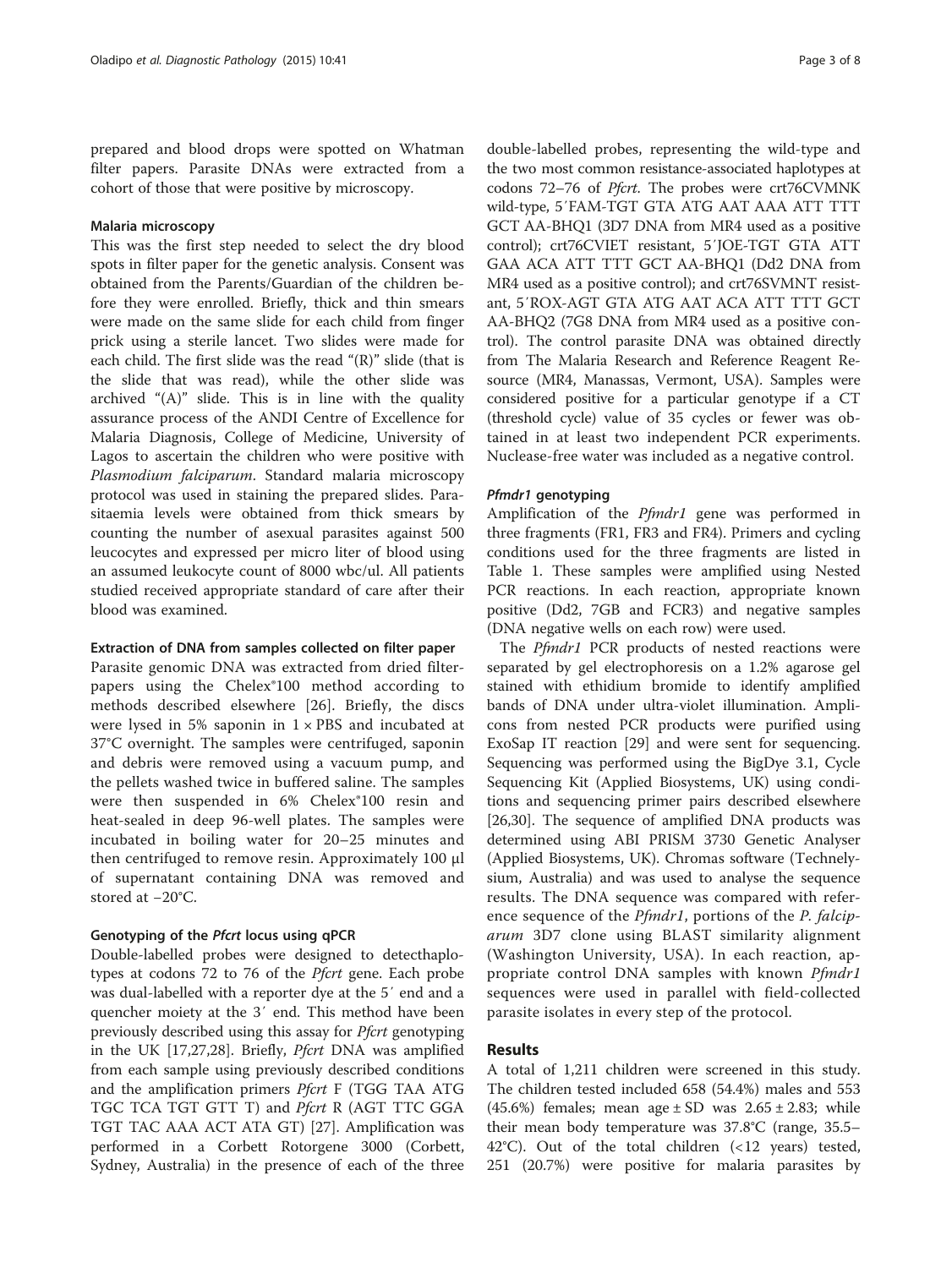| Gene fragment | Primer name   |              | <b>Primer sequence</b>           | Codons     | PCR cycling conditions                     |
|---------------|---------------|--------------|----------------------------------|------------|--------------------------------------------|
| Fragment 1    |               |              |                                  |            |                                            |
| Primary FR1   | <b>FN1/1</b>  | F.           | 5'- AGGTTGAAAAAGAGTTGAAC-3'      | 86, 184    | 94°C 3 min/[94°C 30 s-45°C 60 s 72°C 60 s] |
|               | REV/C1        | R.           | 5'- ATGACACCACAAACATAAAT-3'      |            | $\times$ 30 cycles                         |
| Nested FR1    | <b>MDR2/1</b> | F.           | 5'- ACAAAAAGAGTACCGCTGAAT -3'    |            | 72°C for 5 minutes/15°C 5 min              |
|               | NEWREV1       | R.           | 5'-AAACGCAAGTAATACATAAAGTC-3'    |            |                                            |
| Fragment 3    |               |              |                                  |            |                                            |
| Primary FR3   | MDRFR3N1      | F.           | 5'-GCATTTTATAATATGCATACTG-3'     | 1034, 1042 | 94°C 3 min/[94°C 30 s-55°C 60 s 65°C 40 s] |
|               | MDRFR3R1      | $\mathsf{R}$ | 5'-GGATTTCATAAAGTCATCAAC-3'      |            | $\times$ 30 cycles                         |
| Nested FR3    | MDRFR3N2      | F.           | 5'-GGTTTAGAAGATTATTTCTGTA-3'     |            | 72°C 5 min/15°C 5 min                      |
|               | MDRFR3R1      | R.           | 5'-GGATTTCATAAAGTCATCAAC-3'      |            |                                            |
| Fragment 4    |               |              |                                  |            |                                            |
| Primary FR4   | MDRFR4N1      | F.           | 5'- CAAACCAATCTGGATCTGCAGAAG -3' | 1246       | 94°C 3 min/[94°C 30 s-55°C 60 s-65°C 40 s] |
|               | MDRFR4R1      | $\mathsf R$  | 5'-CAATGTTGCATCTTCTCTTCC -3'     |            | $\times$ 30 cycles                         |
| Nested FR4    | MDRFR4N2      | F.           | 5'- GATCTGCAGAAGATTATACTG -3'    |            | 72°C 5 min/15°C 5 min                      |
|               | MDRFR4R1      | R            | 5'- CAATGTTGCATCTTCTCTTCC -3'    |            |                                            |

<span id="page-3-0"></span>Table 1 Pfmdr1 PCR primer sequences and reaction conditions used in Fragments 1, 3 and 4 amplification reactions

FR - Fragment F - forward R - Reverse.

NB: Cycling conditions are the same for primary and nested PCRs.

microscopy. Parasite DNAs were successfully obtained from a cohort of 251 microscopy positive malaria parasites samples during extraction.

### Pfcrt polymorphisms

A total of 119 DNA samples were successfully tested for Pfcrt genotype at codons 72–76. Most of the isolates (91.6%) harboured parasites with the CVIET haplotypes. The proportion of the wild type (CVMNK) among the isolates was 4.2%, while mixed haplotype infections (CVMNK/CVIET) were found in 5 isolates (4.2%) (Table 2). The Southeast Asian/South American chloroquine-resistant haplotype (SVMNT) was not seen in any of the isolates.

## Pfmdr1 polymorphisms

The isolates were genotyped for *Pfmdr1* at codons 86, 184, 1034, 1042 and 1246. The majority of isolates had the mutant Pfmdr1 Y86 and F184 alleles. Of the isolates, 62.2% (46/74) carried the mutant allele Y86 and 69% (49/71) and had the mutant allele F184 (Table 2). There was no mutation in codons 1034, 1042 and 1246 in any isolates.

# **Discussion**

Self-treatment with chloroquine and other monotherapies are still high in the population because of their affordability, accessibility, and low implementation of the malaria treatment guidelines that recommends the use of ACTs. The access to, and high usage of CQ and other monotherapies in the treatment of malaria makes

the determination of chloroquine resistant Plasmodium falciparum in Lagos imperative several years after the change in malaria treatment policy. CQ is still sold especially in the informal private sector among the Private Propriety Medicine Vendors (PPMVs), otherwise known as medicine retailers, a group that provide malaria treatment to over 60% of fever patients in the country.

Table 2 Pfcrt haplotypes and frequency of Pfmdr1 codons in Nigerian children

| Gene                                        | n   | Genotype/haplotype   | Prevalence (%) |
|---------------------------------------------|-----|----------------------|----------------|
| Pfcrt                                       | 119 | CVIET (mutant type)  | 109 (91.6)     |
| Amino acids (72-76)                         |     | CVMNK (wild type)    | 5(4.2)         |
|                                             |     | CVMNK/CVIET (mixed)  | 5(4.2)         |
| Pfmdr1                                      |     |                      |                |
| Amino acids 86, 184,<br>1034, 1042 and 1246 | 74  | 86Y (mutant type)    | 46 (62.2)      |
|                                             |     | 86 N (wild type)     | 14 (18.9)      |
|                                             |     | 86 N + 86Y (mixed)   | 14 (18.9)      |
|                                             | 71  | 184 F (mutant type)  | 49 (69)        |
|                                             |     | 184Y (wild type)     | 11(15.5)       |
|                                             |     | 184 F + 184Y (mixed) | 11(15.5)       |
|                                             | 81  | 1034C (mutant type)  | O(0)           |
|                                             |     | 1034S (wild type)    | 81(100)        |
|                                             | 81  | 1042D (mutant type)  | O(0)           |
|                                             |     | 1042 N (wild type)   | 81(100)        |
|                                             | 29  | 1246S (mutant type)  | O(0)           |
|                                             |     | 1246D (wild type)    | 29(100)        |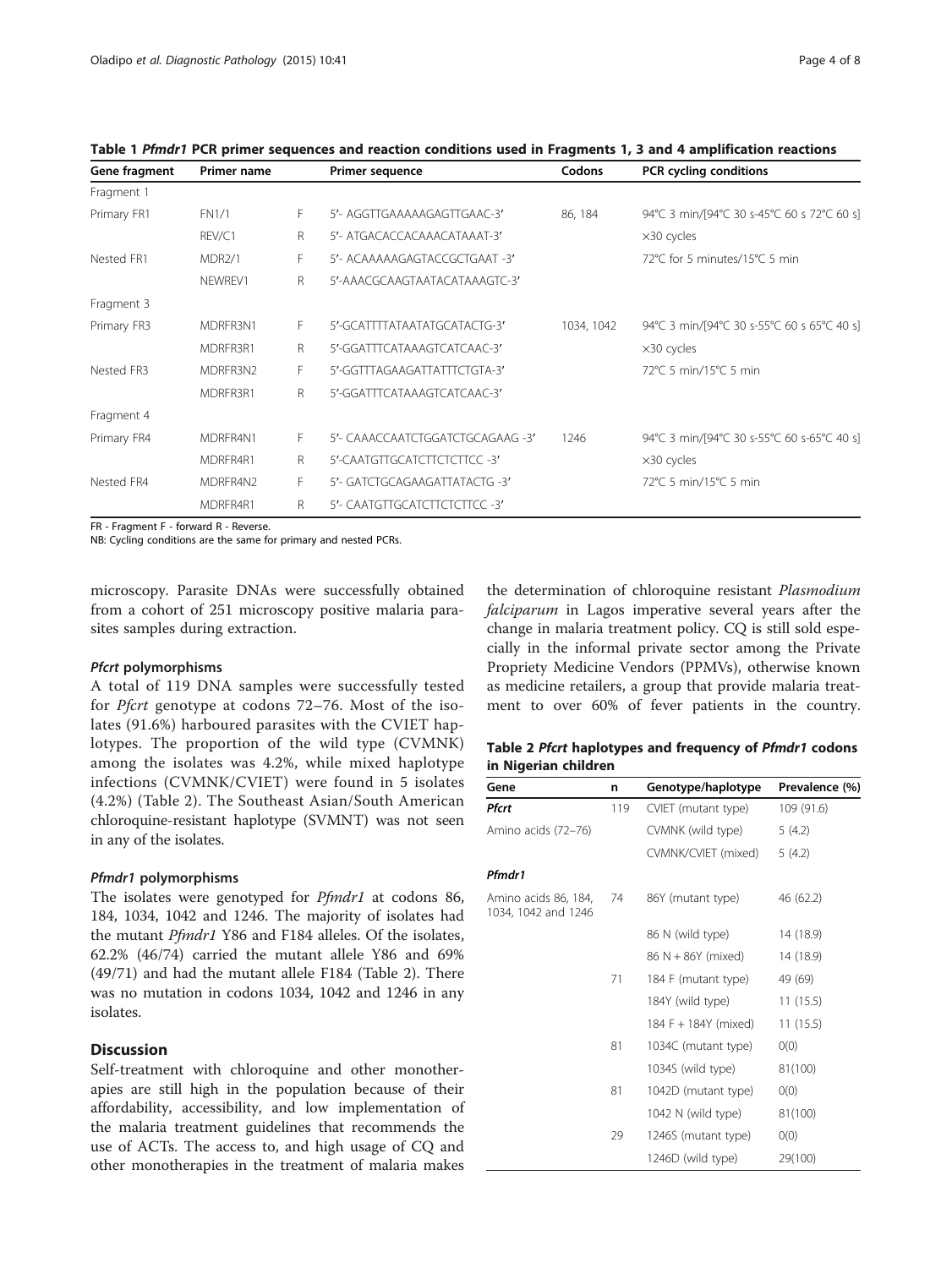Further, the PPMVs sell antimalarial medicines on the basis of their clients' complaints and are not permitted to do a blood based test due to policy restrictions.

Mutations in the region of *Pfcrt* codons  $72 - 76$  is said to be a key marker of P. falciparum chloroquine resistance  $[16]$  $[16]$ . This study showed high prevalence of *Pfcrt* CVIET haplotype (72–76). This result is consistent with previous study where majority (98%) of the isolates genotyped carried the chloroquine resistant CVIET haplotype in Uganda [[31\]](#page-6-0) and in Swaziland [[32\]](#page-6-0). Persistence of high prevalence of CVIET was also reported in Ethiopia due the continuous use of chloroquine for the treatment of P. vivax [[33](#page-6-0)]. This study showed that the SVMNT haplotype does not occur in Lagos, Nigeria. The absence of the SVMNT haplotype which is known to occur majorly in South America is consistent with many other reports in Africa [\[16,32\]](#page-6-0) except studies in part of East Africa (Tanzania and Angola)that reported SVMNT [\[18,34](#page-6-0)]. This was presumed to be as a result of P. falciparum resistance to amodiaquine or its metabolite desethyl-amodiaquine following the use of amodiaquine as monotherapy.

The present study showed prevalence of 62.2% and 69.0% for Pfmdr1 Y86 and F184 (mutant-type) respectively. The role of Pfmdr1 gene mutations in antimalarial drugs resistance is still controversial. An in vivo study where a chloroquine-resistant infection was reported showed absence of mutations at codons Pfmdr1 86 and 1246 in the [\[35,36](#page-6-0)]. Similarly, a study in South-Eastern Iran reported a strong association between *pfcrt* K76T, but not pfmdr1 N86Y mutation and in vivo chloroquine resistance [[37\]](#page-6-0). A study in Haiti reported mutation in F184 only in the *Pfmdr1* gene and no mutation was seen in *Pfcrt* gene codon 72–76 [[38\]](#page-6-0). In contrast, Y86 have been reported to be responsible for chloroquine resistance in combination with  $Pfct$  76 T [[13,21,39\]](#page-6-0) and another study from Madagascar reported an association between Pfmdr1 Y86 mutant alleles and chloroquine clinical resistance with no such association with Pfcrtgene [\[40](#page-6-0)]. Polymorphisms in the Pfmdr1 gene have been said to be under artemether-lumenfantrine selection pressure [[41\]](#page-6-0). Selection of Pfmdr1 Y86by amodiaquine and chloroquine were reported previously in the Gambia [[42\]](#page-6-0), and in Kenya [\[43](#page-6-0)]. Thus, the success of treatment with ACTs may largely depend on the parasite's existing level of tolerance to the partner drugs.

Some earlier studies in the pre-ACT days in South-West Nigeria reported high chloroquine-resistant parasites in children treated with CQ when CQ was the drug of choice for the treatment of malaria and they only determined mutation at position 76 (K76T). Mutation at 76 (K76T) had been reported to play a decisive role in conferring resistance to CQ [\[4](#page-5-0)]. In a semi-urban area of Lagos, South-West Nigeria, the prevalence of T76

mutation was 74.6% [[20](#page-6-0)], while another study In Ibadan; South-West Nigeria reported 62% and 29% for T76 and Y86 mutations respectively [\[21\]](#page-6-0). Prevalence of 74%, 29% and 64% were reported for mutations at T76, Y86 and F184 respectively in children with P. falciparum even before they were treated in Osogbo, South-West Nigeria while in another study in Ibadan (south-West Nigeria), a prevalence of 60%, 33% and 14% mutations at T76, Y86 and F184 respectively was reported in children whose age ranged from 6 month - 12 years [[44\]](#page-6-0). Also another study in Ogun State, still in the South-West zone of Nigeria, reported a prevalence of 96.9% at K76T among children under the age of five years [[45\]](#page-6-0).

Our study in Lagos, South-West Nigeria, has showed the persistence of chloroquine-resistant parasites circulating in children four years after the change in policy for the treatment of uncomplicated malaria from CQ to ACTs. It is therefore important that apart from the change in policy to ACTs, there is an urgent need to restrict the use of chloroquine in the general population by the regulatory agency for drugs. Since resistant phenotypes often have fitness costs [\[46\]](#page-6-0), their prevalence is likely to decline after removal of the selective pressure. In countries where the change in policy from chloroquine to ACT was strictly enforced, marked decrease in chloroquine-resistant parasites in the population was recorded. In a recent surveillance study in Honduras, Central America, where CQ is still used for the management of uncomplicated malaria, all the samples tested showed CQ susceptibility in the Pfcrt "CVMNK" genotype in codons 72–76 [[47](#page-6-0)].

There was a decrease in the frequency of *Pfcrt*76T mutation when CQ was abolished in the treatment of P. falciparum malaria in the People's Republic of China [[48](#page-6-0)]; prevalence of mutant alleles of *Pfcrt*76T decreased from 64.5% in 2002 to 16% in 2004 and that of the mutant Pfmdr1 86Y alleles decreased from 46.6% to 2.7% two and half years after successful withdrawal of CQ in coastal Tanzania [\[49\]](#page-7-0). It was also reported that the prevalence of the CQ-resistant Pfcrt76T genotype decreased from 85% in 1992 to 13% in 2000 in Malawi [\[49](#page-7-0)]. In 2001, CQ cleared 100% of 63 asymptomatic P. falciparum infections as no isolates were resistant to CQ in vitro, and no infections with the CQ resistant *Pfcrt*76T genotype were detected [\[50\]](#page-7-0). Similarly, it was shown that CQ was again an efficacious treatment for malaria, 12 years after it was successfully withdrawn from use in Malawi [\[23](#page-6-0)]. Similar result was also reported in Kenya where the frequency of the *Pfcrt-76* mutant significantly decreased from around 95% to 60%, though, the frequency of Pfmdr1-86 did not decline substantially [\[24\]](#page-6-0). In Tanzania, where chloroquine is no longer in use, the frequency of the wild type CVMNK haplotype increased from 6% in 2003 to 30% in 2007. These findings may reflect decreasing drug pressure of chloroquine on the parasite populations in these areas.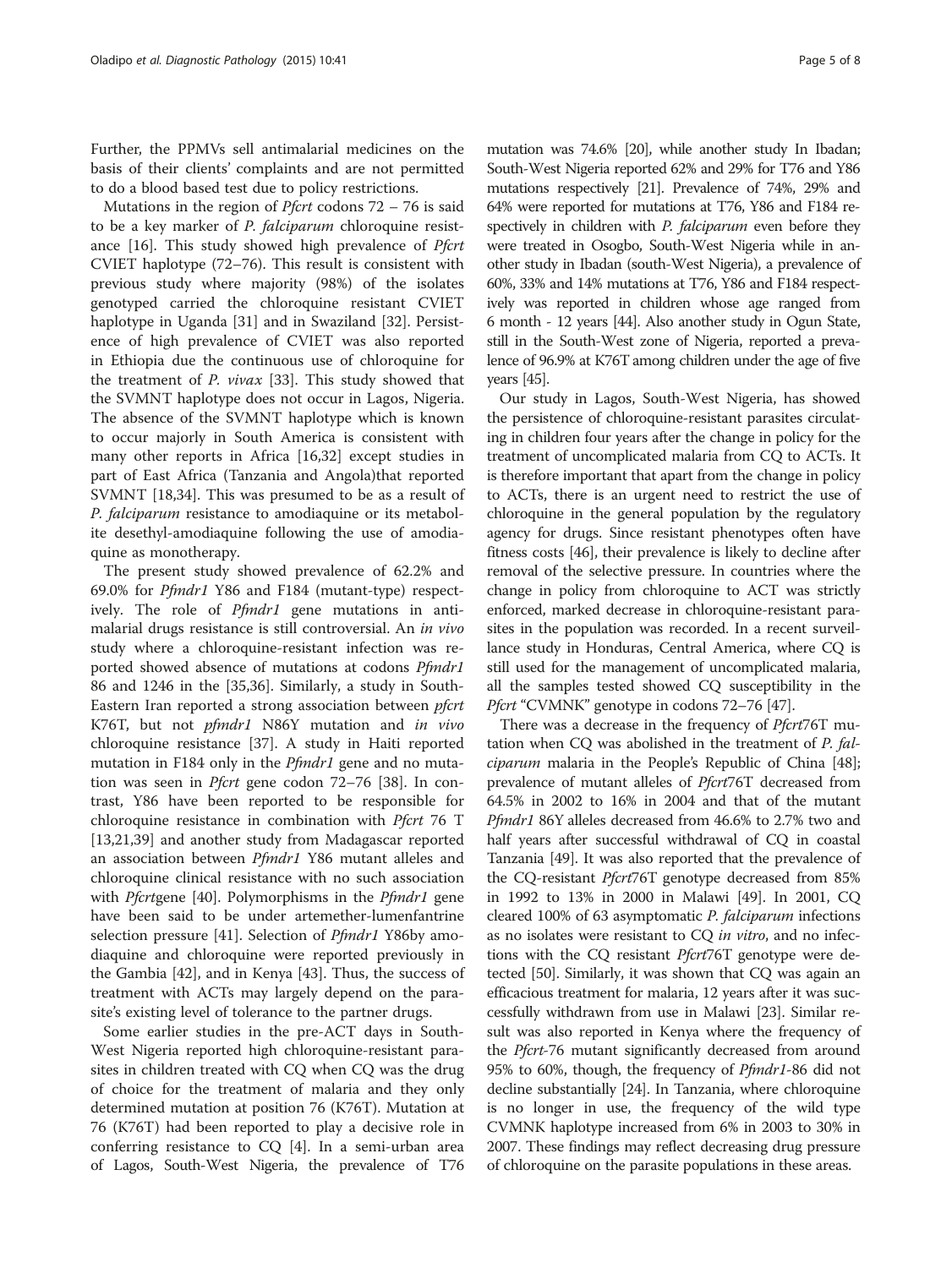<span id="page-5-0"></span>Surveillance for antimalarial drug resistance, using the platform provided by the National Malaria control Programme in Nigeria should be supported to undertake regular and robust monitoring of malaria parasite resistance genes for trends. The use of amodiaquine has been associated to a certain extent with *Pfcrt*76T and *Pfmdr1* 86Y mutations [[21,43](#page-6-0)]. Furthermore, the partner drugs to ACT are also threatened by the development of resistance if treatment of malaria with antimalarial monotherapy is not abolished [\[51,52\]](#page-7-0). Importantly, the implementation of the current malaria treatment policy using the ACTs should be strengthened, vigorously promoted, through regular training, supervision among health workers; and the institution of best procurement practices for malaria medicines at all levels based on National Policy recommendations. The regulatory agency, National Agency for Food Drug Administration and Control (NAFDAC) should regulate access to chloroquine in Nigeria while the general public should be enlightened on the high levels of circulating resistant-malaria parasite genes to chloroquine, its low efficacy and to discourage its continuous use for the for the treatment of uncomplicated malaria. Access to ACTs should be expanded and made affordable especially in the private sector where a high number of persons with fever are treated.

## Conclusion

There is a high level of CQ-resistant-haplotypes of P. falciparum (CVIET) and high frequency of mutations in Pfmdr1 four years after the change in malaria treatment policy from CQ to ACTs for the treatment of uncomplicated malaria in Lagos, South-western Nigeria. This suggests persistent circulation and spread of CQresistant P. falciparum parasites in the population and the need to strengthen current efforts at promoting ACT use in the treatment of uncomplicated malaria. The continued use of CQ for the treatment of malaria in Nigeria could be one major reason for the persistence of mutant *Pfcrt* haplotypes and *Pfmdr1* mutations in the study area. This could threaten the efficacy of partner drugs in the ACTs. Data from this study provided evidence of continued CQ use and the need for the key players in the Federal Ministry of Health to decisively regulate the use of CQ in Nigeria.

#### Ethical approval

This study was approved by The Research, Grants and Experimentation Committee, of the College of Medicine, University of Lagos, Idi-Araba, Lagos, Nigeria and the Research Ethics Committee of the Lagos University Teaching Hospital, Idi-Araba Lagos, Nigeria.

#### Abbreviations

CQ: Chloroquine; ACT: Artemisinin combination therapy; Pfcrt: Plasmodium falciparum chloroquine resistant transporter; Pfmdr1: Plasmodium falciparum

multidrug resistant; PPMVs: Private Propriety Medicine Vendors; qPCR: Quantitative polymerase chain reaction; DNA: Deoxyribonucleic acid; CT: Threshold cycle.

#### Competing interests

The authors declare that they have no competing interests.

#### Authors' contributions

OO participated in sample collection and processing, carried out the molecular genetic analyses and drafted the manuscript. OW conceived the study, participated in the design of the study and coordination and helped to draft the manuscript. CJ provided the platform for molecular analysis, the reagents used and contributed immensely to the molecular genetic studies and in drafting the paper. All the authors read and approved the final manuscript.

#### Acknowledgement

We acknowledge the support of the management and staff of St. Kizito and Massey Children's Hospital in providing the platform for assessing the patients in this study. In addition, we thank the parents/Guardians of the children for allowing their children/wards to participate in the study. Finally, we thank post-doctoral and pre-doctoral fellows in the laboratory of Dr. Colin Sutherland who contributed to the development of techniques used in the molecular elucidation of this study. Finally, we thank WHO/ TDR and FIND for supporting the development of the ANDI Centre of Excellence for Malaria Diagnosis that was deployed in the initial analyses of this study.

#### Author details

1 ANDI Centre of Excellence for Malaria Diagnosis/WHO-FIND Malaria Specimen Collection Site, College of Medicine, University of Lagos, P.M.B 12003, Idiaraba, Lagos, Nigeria. <sup>2</sup> Faculty of Infectious and Tropical Diseases, London School of Hygiene and Tropical Medicine, London, UK.

#### Received: 11 September 2014 Accepted: 16 April 2015 Published online: 28 April 2015

#### References

- 1. Talisuna AO, Nalunkuma-Kazibwe A, Langi P, Mutabingwa TK, Watkins WW, Van Marck E, et al. Two mutations in dihydrofolatereductase combined with one in the dihydropteroate synthase gene predict sulphadoxine-pyrimethamine parasitological failure in Ugandan children with uncomplicated falciparum malaria. Infect Genet Evol. 2004;4:321–7.
- 2. WHO. Guidelines for the treatment of malaria. 2nd ed. Geneva: World Health Organization; 2010.
- 3. WHO. Antimalarial drug combination therapy: report of a WHO technical consultation. Geneva, Switzerland: World Health Organization; 2001.
- 4. Fidock DA, Nomura T, Talley AK, Cooper RA, Dzekunov SM, Ferdig MT, et al. Mutations in the P. falciparum digestive vacuole transmembrane protein PfCRT and evidence for their role in chloroquine resistance. Mol Cell. 2000;6:861–71.
- 5. Chen N, Kyle DE, Pasay C, Fowler EV, Baker J, Peters JM, et al. Pfcrt allelic types with two novel amino acid mutations in chloroquine-resistant Plasmodium falciparum isolates from the Philippines. Antimicrob Agents Chemother. 2003;47:3500–5.
- 6. Djimde AA, Doumbo OK, Traore O, Guindo AB, Kayentao K, Diourte Y, et al. Clearance of drug-resistant parasites as a model for protective immunity in Plasmodium falciparum malaria. Am J Trop Med Hyg. 2003;69:558–63.
- 7. Ursing J, Kofoed PE, Rodrigues A, Rombo L, Gil JP. Plasmodium falciparum genotypes associated with chloroquine and amodiaquine resistance in Guinea-Bissau. Am J Trop Med Hyg. 2007;76:844–8.
- Foote SJ, Thompson JK, Cowman AF, Kemp DJ. Amplification of the multidrug resistance gene in some chloroquine-resistant isolates of P. falciparum. Cell. 1999;57:921–30.
- 9. Hayward R, Saliba KJ, Kirk K. Mutations in pfmdr1 modulate the sensitivity of Plasmodium falciparum to the intrinsic antiplasmodial activity of verapamil. Antimicrob Agents Chemother. 2005;49:840–2.
- 10. Djimde A, Doumbo OK, Cortese JF, Kayentao K, Doumbo S, Diourte Y, et al. A molecular marker for chloroquine-resistant falciparum malaria. N Engl J Med. 2001;344:257–63.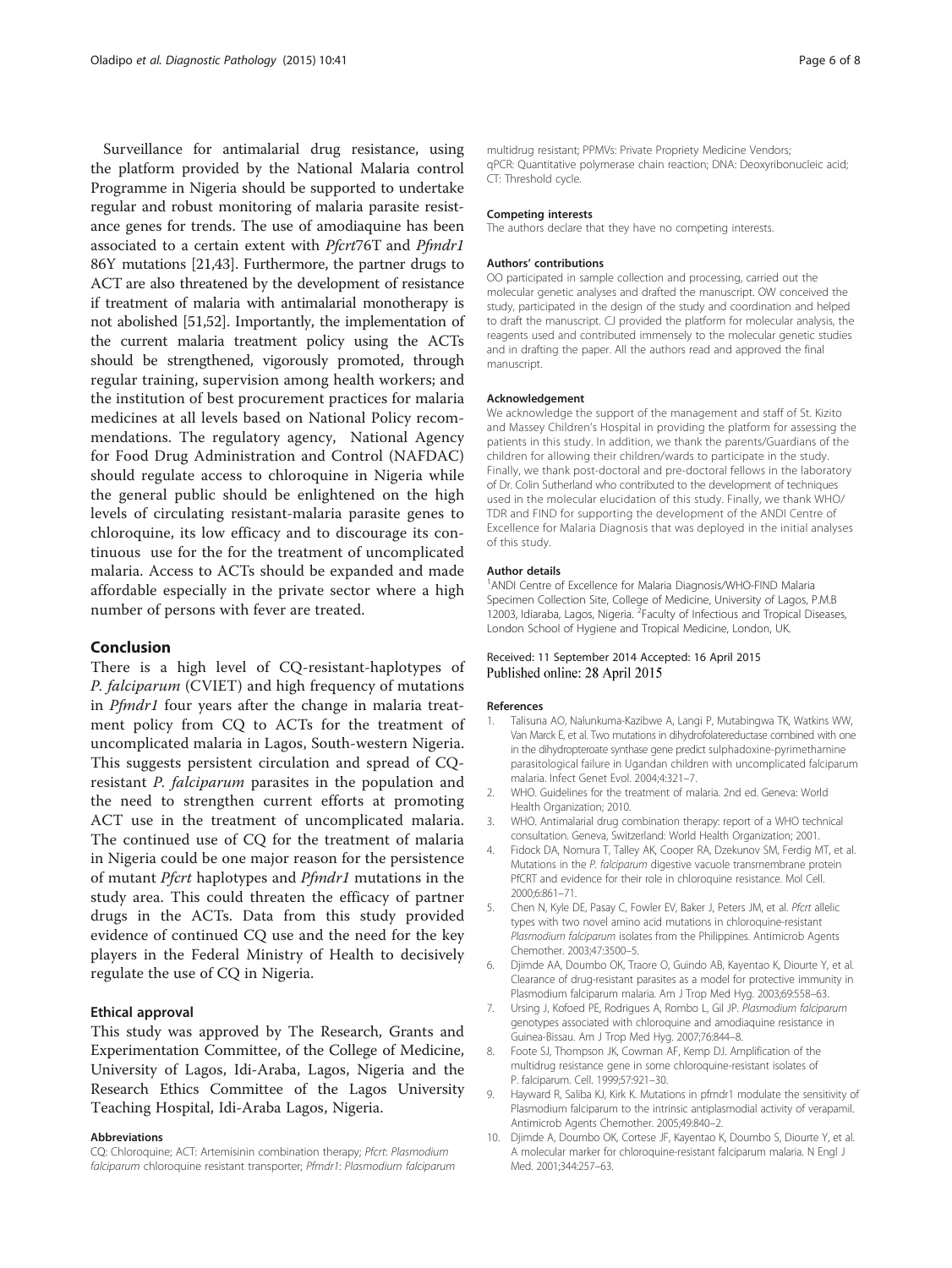- <span id="page-6-0"></span>11. Sidhu AB, Verdier-Pinard D, Fidock DA. Chloroquine resistance in Plasmodium falciparum malaria parasites conferred by Pfcrtmutations. Science. 2002;298:210–3.
- 12. Cheruiyot J, Ingasia LA, Omondi AA, Juma DW, Opot BH, Ndegwa JM, et al. Polymorphisms in Pfmdr1, Pfcrt, and Pfnhe1 genes are associated with reduced In Vitro Activities of Quinine in Plasmodium falciparum Isolates from Western Kenya. Antimic Agents Chemo. 2014;58 Suppl 7:3737–43.
- 13. Duraisingh MT, Cowman AF. Contribution of the pfmdr1gene to antimalarial drug resistance. Acta Trop. 2005;94:181–90.
- 14. Khalil IF, Alifrangis M, Tarimo DS, Staalso T, Satti GM, Theander TG. The roles of the pfcrt 76 T and pfmdr1 86Y mutations, immunity and the initial level of parasitaemia, in predicting the outcome of chloroquine treatment in two areas with different transmission intensities. Ann Trop Med Parasitol. 2005;99:441–8.
- 15. Andriantsoanirina V, Ratsimbasoa A, Bouchier C, Jahevitra M, Rabearimanana S, Radrianjafy R, et al. Plasmodium falciparum drug resistance in Madagascar: facing the spread of unusual pfdhfr and pfmdr-1 haplotypes and the decrease of dihydroartemisinin susceptibility. Antimicrob Agents Chemother. 2009;53(Suppl11):4588–97.
- 16. Gadalla NB, Elzaki SE, Mukhtar E, Warhurst DC, El-Sayed B, Sutherland CJ. Dynamics of pfcrt alleles CVMNK and CVIET in chloroquine-treated Sudanese patients infected with Plasmodium falciparum. Malaria J. 2010;9:74.
- 17. Sutherland CJ, Haustein T, Gadalla N, Armstrong M, Doherty JF, Chiodini PL. Chloroquine resistant Plasmodium falciparum infections among UK travellers returning with malaria after chloroquine prophylaxis. J Ant Chem. 2007;59:1197–9.
- 18. Alifrangis M, Dalgaard MB, Lusingu JP, Vestergaard LS, Staalsoe T, Jensen AT, et al. Occurrence of the Southeast Asian/South American SVMNT haplotype of the chloroquine resistance transporter gene in Plasmodium falciparum in Tanzania. J Infect Dis. 2006;193:1738–41.
- 19. Ogungbamigbe T, Ogunro P, Elemile P, Egbewale B, Olowu O, Abiodun O. Presciption patterns of antimalarial drugs among medical practitioners in Osogbo Metropolis, South-West Nigeria. Trop Med Health. 2005;33:201–8.
- 20. Olukosi YA, Iwalokun BA, Magbagbeola EO, Akinwande O, Adewole TA, Agomo PU. Pattern of rural–urban aquisition of Pfcrt T76 allele among Nigerian children with uncomplicated Plasmodium falciparum malaria. Afr J Biotec. 2005;4 Suppl 4:361–6.
- 21. Happi CT, Gbotosho GO, Folarin OA, Bolaji OM, Sowunmi A, Kyle DE, et al. Association between mutations in plasmodium falciparum chloroquine resistance transporter and p. falciparum multidrug resistance 1 genes and in vivo amodiaquine resistance in p. falciparum malaria–infected children in Nigeria. Am J Trop Med Hyg. 2006;75 Suppl 1:155–61.
- 22. Ojurongbe O, Ogungbamigbe TO, Fagbenro-Beyioku AF, Fendel R, Kremsner PG, Kun JF. Rapid detection of Pfcrt and Pfmdr1 mutations in Plasmodium falciparum isolates by FRET and in vivo response to chloroquine among children from Osogbo, Nigeria. Malar J. 2007;6:41.
- 23. Laufer MK, Thesing PC, Eddington ND, Masonga R, Dzinjalamala FK, Takala SL, et al. Return of chloroquine antimalarial efficacy in Malawi. N Engl J Med. 2006;355:1959–66.
- 24. Mwai L, Ochong E, Abdirahman A, Kiara SM, Ward S, Kokwaro G, et al. Chloroquine resistance before and after its withdrawal in Kenya. Malaria J. 2009;8:106.
- 25. Nigerian muse Online: 7 February 2007. Available at: [http://en.wikipedia.org/](http://en.wikipedia.org/wiki/Lagos) [wiki/Lagos.](http://en.wikipedia.org/wiki/Lagos) Accessed 4 April 2013.
- 26. Humphreys GA, Merinopoulos I, Ahmed J, Whitty CJM, Mutabingwa TK, Sutherland CJ, et al. Amodiaquine and artemether-lumefantrine select distinct alleles of the Plasmodium falciparum pfmdr1 gene in Tanzanian children treated for uncomplicated malaria. Antimicrob Agents Chemother. 2007;51:991–7.
- 27. Sutherland CJ, Fifer H, Pearce RJ, BinReza F, Nicholas M, Haustein T, et al. Novel pfdhpshaplotypes among imported cases of Plasmodium falciparum malaria in the UK. Antimicrob Agents Chemother. 2009;53 Suppl 8:3405–10.
- 28. Wilson PE, Kazadi W, Kamwendo DD, Mwapasa V, Purfield A, Meshinick SR. Prevalence of pfcrt mutations in Congolese and Malawian Plasmodium falciparum isolates as determined by a new Taqman assay. Acta Trop. 2005;93:97–106.
- 29. Bell J. A simple way to treat PCR products prior to sequencing using ExoSAP-IT. Biotechniques. 2008;44:834.
- 30. Pearce RJ, Drakeley C, Chandramohan D, Mosha F, Roper C. Molecular determination of point mutation haplotypes in the dihydrofolatereductase

and dihydropteroate synthase of Plasmodium falciparum in three districts of northern Tanzania. Antimicrob Agents Chemother. 2003;47:1347–54.

- 31. Keen J, Farcas GA, Zhong K, Yohanna S, Dunne MW, Kain KC. Real-time PCR assay for rapid detection and analysis of PfCRT haplotypes of chloroquine resistant Plasmodium falciparum isolates from India. J Clin Microbiol. 2007;45:2889–93.
- 32. Dlamini SV, Beshir K, Sutherland CJ. Markers of anti-malarial drug resistance in Plasmodium falciparum isolates from Swaziland: identification of pfmdr1-86 F in natural parasite isolates. Malaria J. 2010;9:68.
- 33. Golassa L, Enweji N, Erko B, Aseffa A, Swedberg G. High prevalence of pfcrt-CVIET haplotype in isolates from asymptomatic and symptomatic patients in south-central Oromia, Ethiopia. Malar J. 2014;13:120.
- 34. Gama BE, Pereira de Carvalho GA, LutucutaKosi FJ, Almeida de Oliveira NK, Fortes F, Rosenthal PJ, et al. Plasmodium falciparum isolates from Angola show the StctVMNT haplotype in the pfcrt gene. Malar J. 2010;9:174.
- 35. Basco LK, Bras JL, Rhoades Z, Wilson CM. Analysis of pfmdr1 and drug susceptibility in fresh isolates of Plasmodium falciparum from Sub-Saharan Africa. Mol Biochem Parasitol. 1995;74:157–66.
- 36. von Seidlein L, Duraisingh MT, Drakeley CJ, Bailey R, Greenwood BM, Pinder M. Polymorphism of the pfmdr1 gene and chloroquine resistance in Plasmodium falciparum in the Gambia. Trans R Soc Trop Med Hyg. 1997;91:450–3.
- 37. Zakeri S, Afsharpad M, Kazemzadeh T, Mehdizadeh K, Shabani A, Djadid ND. Association of pfcrt but not pfmdr1 alleles with chloroquine resistance in Iranian isolates of Plasmodium falciparum. Am J Trop Med Hyg. 2008;78:633–40.
- 38. ElBadry ME, Existe A, Victor YS, Memnon G, Fukuda M, Dame JB, et al. Survey of Plasmodium falciparum multidrug resistance-1 and chloroquine resistance transporter alleles in Haiti. Malar J. 2013;12:426.
- 39. Nagesha HS, Din S, Casey GJ, Susanti AI, Fryauff DJ, Reeder JC, et al. Mutations in the pfmdr1, dhfrand dhps genes of Plasmodium falciparum are associated with in-vivo drug resistance in west Papua, Indonesia. Trans R Soc Trop Med Hyg. 2001;95:43–9.
- 40. Andriantsoanirina V, Ratsimbasoa A, Bouchier C, Tichit M, Jahevitra M, Rabearimanana S, et al. Chloroquine clinical failures in Plasmodium falciparum malaria are associated with mutant pfmdr-1, not pfcrt in Madagascar. PLoS One. 2010;5, e13281.
- 41. Happi CT, Gbotosho GO, Folarin OA, Sowunmi A, Hudson T, O'Neil M, et al. Selection of Plasmodium falciparum multidrug resistance gene 1 alleles in asexual stages and gametocytes by artemether-lumefantrine in Nigerian children with uncomplicated falciparum malaria. Antimic Agents Chemoth. 2009;53 Suppl 3:888–95.
- 42. Duraisingh MI, Drakeley CI, Muller O, Bailey R, Snounou G, Targett GA, et al. Evidence for selection for the tyrosine 86 allele of pfmdr1 gene of Plasmodium falciparum by chloroquine and amodiaquine. Parasitology. 1997;114:205–11.
- 43. Holmgren G, Gil GP, Ferreira PM, Veiga MI, Obonyo CO, Bjorkman A. Amodiaquine resistant Plasmodium falciparum malaria invivo is associated with selection of Pfcrt76T and Pfmdr1 86Y. Infect Genet Evol. 2006;6:309–14.
- 44. Folarin OA, Gbotosho GO, Sowunmi A, Olorunsogo OO, Oduola AMJ, Happi TC. Chloroquine resistant Plasmodium falciparum in Nigeria: relationship between pfcrtand pfmdr1 polymorphisms, In-Vitro resistance and treatment outcome. Open Trop Med J. 2008;1:74–82.
- 45. Efunshile M, Runsewe-Abiodun T, Ghebremedhin B, Konig W, Konig B. Prevalence of the molecular marker of chloroquine resistance (pfcrt 76) in Nigeria 5 years after withdrawal of the drug as first-line antimalarial. A cross-sectional study. SAJCH. 2011;5 Suppl 2:39–42.
- 46. Yang Z, Zhang Z, Sun X, Wan W, Cui L, Zhang X, et al. Molecular analysis of chloroquine resistance in Plasmodium falciparumin Yunnan Province, China. Trop Med Intl Health. 2007;12:1051–60.
- 47. Fontecha GA, Sanchez AL, Mendoza M, Banegas E, Mejía-Torres RE. A four-year surveillance program for detection of Plasmodium falciparum chloroquine resistance in Honduras. MemInst Oswaldo Cruz. 2014;109(4):492–9.
- 48. Wang X, Um J, Li Q, Chen P, Guo X, Fu L, et al. Decreased prevalence of the Plasmodium falciparum chloroquine resistance transporter 76 T marker associated with cessation of choroquine use against P. falciparum malaria in Hainan, people's Republic of China. Am J Trop Med Hyg. 2005;72:410–4.